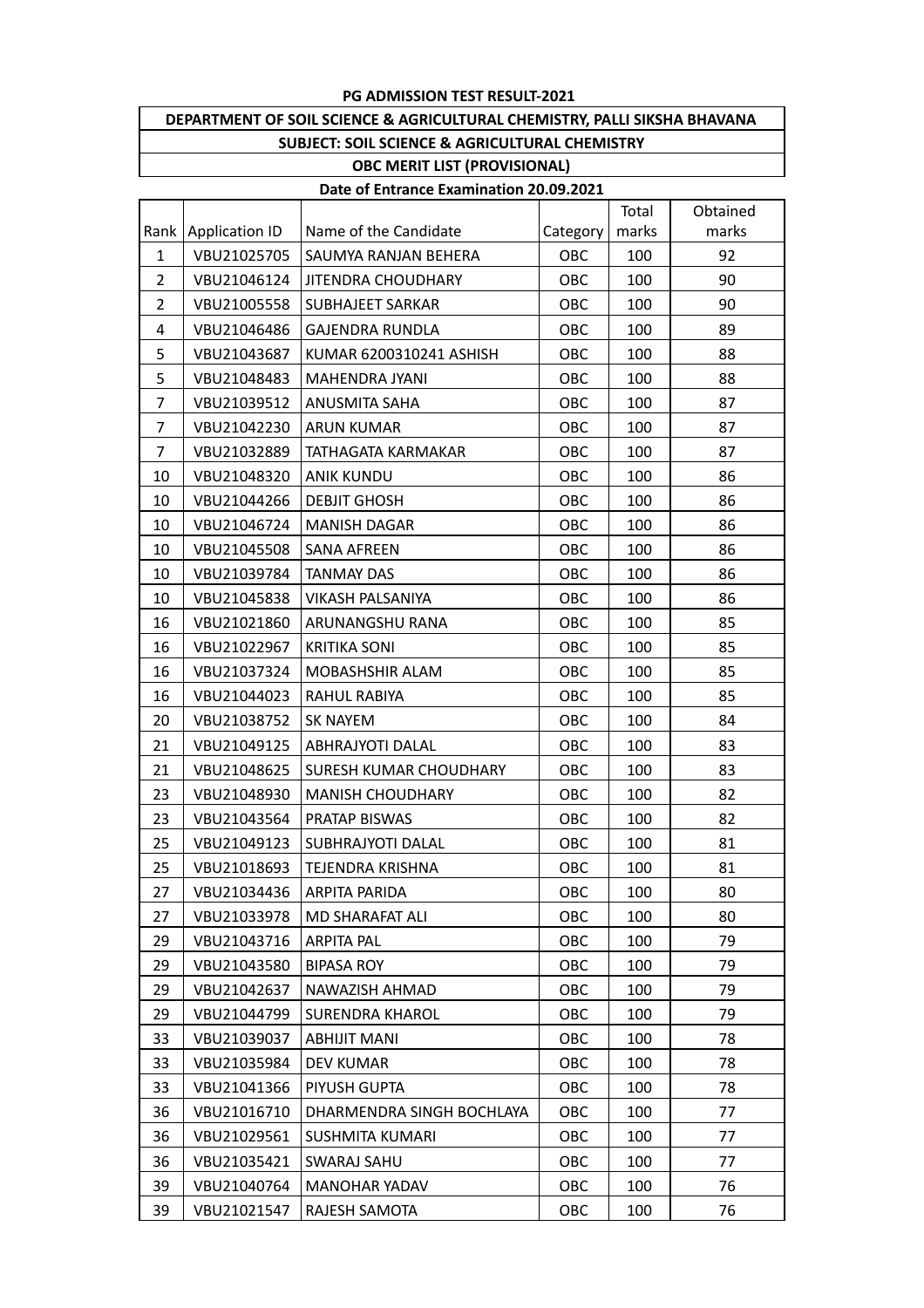| 39 | VBU21043848 | <b>SARBAJAYA TOKDAR</b>    | OBC | 100 | 76 |
|----|-------------|----------------------------|-----|-----|----|
| 39 | VBU21048562 | <b>VIRANDRA YADAV</b>      | OBC | 100 | 76 |
| 43 | VBU21029562 | <b>ROSY KHATOON</b>        | OBC | 100 | 75 |
| 43 | VBU21025346 | YOGESH KUMAR               | OBC | 100 | 75 |
| 45 | VBU21026857 | DIPESH KUMAR GAJENDRA      | OBC | 100 | 74 |
| 45 | VBU21003658 | KISHAN KUMAR PATEL         | OBC | 100 | 74 |
| 47 | VBU21039934 | <b>FARHEEN IMTIYAZ</b>     | OBC | 100 | 73 |
| 47 | VBU21018844 | <b>MANISH KUMAR</b>        | OBC | 100 | 73 |
| 47 | VBU21041291 | POOJA PRAMANIK             | OBC | 100 | 73 |
| 50 | VBU21044605 | RADHIKA SINHA              | OBC | 100 | 72 |
| 51 | VBU21048028 | NIHAR RANJAN SAHU          | OBC | 100 | 71 |
| 51 | VBU21044560 | <b>RUCHI</b>               | OBC | 100 | 71 |
| 51 | VBU21030425 | <b>SWANTI CHOUDHARY</b>    | OBC | 100 | 71 |
| 54 | VBU21045211 | <b>ADARSH KUMAR</b>        | OBC | 100 | 70 |
| 54 | VBU21047314 | <b>HEMANT KUMAWAT</b>      | OBC | 100 | 70 |
| 56 | VBU21046775 | <b>VISHAKHA KUMARI</b>     | OBC | 100 | 69 |
| 57 | VBU21047516 | <b>MUKESH KUMAR</b>        | OBC | 100 | 68 |
| 58 | VBU21040370 | <b>SUBHANKAR BARIK</b>     | OBC | 100 | 67 |
| 59 | VBU21047004 | REAJUDDIN                  | OBC | 100 | 66 |
| 59 | VBU21016205 | <b>TOWSIF ALI</b>          | OBC | 100 | 66 |
| 61 | VBU21038203 | SHAHID ALAM SERAJI         | OBC | 100 | 65 |
| 62 | VBU21035684 | KAVIYARASAN G              | OBC | 100 | 64 |
| 63 | VBU21049084 | NANDAN PRASAD GUPTA        | OBC | 100 | 62 |
| 63 | VBU21040936 | <b>SIMU SINGH</b>          | OBC | 100 | 62 |
| 65 | VBU21043169 | S M RAKESH RAHAMAN         | OBC | 100 | 61 |
| 66 | VBU21045043 | KUMARI AAKRITI             | OBC | 100 | 59 |
| 66 | VBU21044662 | <b>NANCY</b>               | OBC | 100 | 59 |
| 68 | VBU21048706 | MD SARWAR ALAM             | OBC | 100 | 58 |
| 68 | VBU21041961 | SUBHAJIT BAWALI            | OBC | 100 | 58 |
| 70 | VBU21006581 | H CHANDRAKANT RAJ          | OBC | 100 | 57 |
| 70 | VBU21041103 | KISHMAT SK                 | OBC | 100 | 57 |
| 72 | VBU21017526 | PRANAV RAJ                 | OBC | 100 | 56 |
| 72 | VBU21041356 | RONIUJJAMAN SHAIKH         | OBC | 100 | 56 |
| 74 | VBU21047774 | <b>GURUGUBELLI HAREESH</b> | OBC | 100 | 55 |
| 74 | VBU21043725 | SAMBIT NASIPURI            | OBC | 100 | 55 |
| 76 | VBU21030883 | MAHENDRA KUMAR SAIN        | OBC | 100 | 54 |
| 76 | VBU21009347 | SANJAY KUMAR               | OBC | 100 | 54 |
| 76 | VBU21044777 | YUGAL KISHOR KUMAR         | OBC | 100 | 54 |
| 79 | VBU21007373 | ANIRBAN SARKAR             | OBC | 100 | 53 |
| 79 | VBU21016230 | KAMAL                      | OBC | 100 | 53 |
| 81 | VBU21017691 | RAMESH KUMAWAT             | OBC | 100 | 52 |
| 82 | VBU21034837 | ARNAB RAJKUMAR             | OBC | 100 | 51 |
| 83 | VBU21037156 | <b>REJAUL SK</b>           | OBC | 100 | 50 |
| 83 | VBU21042259 | <b>TANMOY KR SARKAR</b>    | OBC | 100 | 50 |
| 85 | VBU21045505 | SURYA PRAKASH BALI         | OBC | 100 | 49 |

# **PG ADMISSION TEST RESULT-2021**